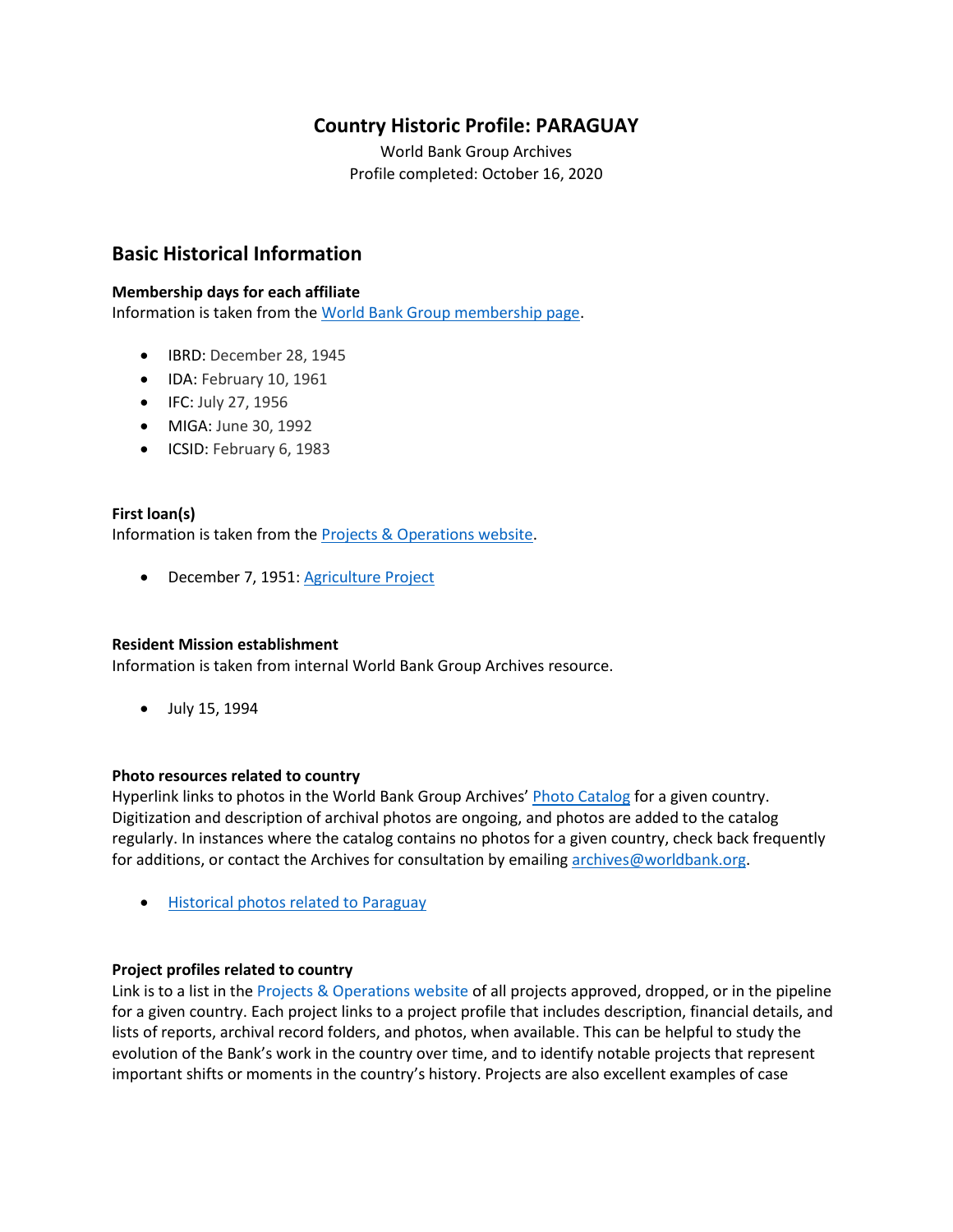studies of how the Bank made an impact in a particular sector. The WBG Archives have original records and other information related to these projects. Email [archives@worldbank.org](mailto:archives@worldbank.org) for guidance.

• Paraguay [project profiles in Projects & Operations](https://projects.worldbank.org/en/projects-operations/projects-list?searchTerm=Paraguay)

## **Description of operational records in Archives Holdings**

Archival records relating to Bank operations are described according to the ISAD(g) standard and are accessible in our [Archives Holdings catalog.](https://archivesholdings.worldbank.org/) Descriptions include lengthy organizational histories of the regional vice presidency responsible for operations in that region and a description of records created and transferred to the Archives by that vice presidency. The descriptions in the catalog can be helpful to understand the organizational context of Bank work, and to understand more about the content of the records in the Archives.

• [Records of Latin America and the Caribbean Regional Vice Presidency](https://archivesholdings.worldbank.org/records-of-latin-america-and-caribbean-regional-vice-presidency)

## **Chronology events**

Events have been selected from the Archivists' Chronology, an 800+ page resource compiled by Bank Group archivists over the course of the institution's history. Events chosen include important firsts, milestones and other events that evidence the country's development history and/or its relationship with the World Bank Group. The Archivists' Chronology is accessible on [this page.](https://www.worldbank.org/en/about/archives/history/timeline) This list of events can be helpful to determine if you'd like to dig deeper into any moments in the country's history of engagement with the Bank. The WBG Archives may have original records and other information about these events. Email [archives@worldbank.org](mailto:archives@worldbank.org) for guidance.

### **Bretton Woods Conference; Representatives of Paraguay Attend**

July 1-22, 1944

**IBRD Articles of Agreement Signed by Paraguay** December 28, 1945

**Bank Announces Six Additional Countries Have Acted to Make Their Currencies Available for Lending Operations, including Paraguay** May 24, 1950

**First Bank Mission to Paraguay**  August 14, 1951

**First Funding for Paraguay**  December 7, 1951

**IFC Articles of Agreement Signed by Paraguay** July 27, 1956

**IDA Articles of Agreement Signed by Paraguay**  February 10, 1961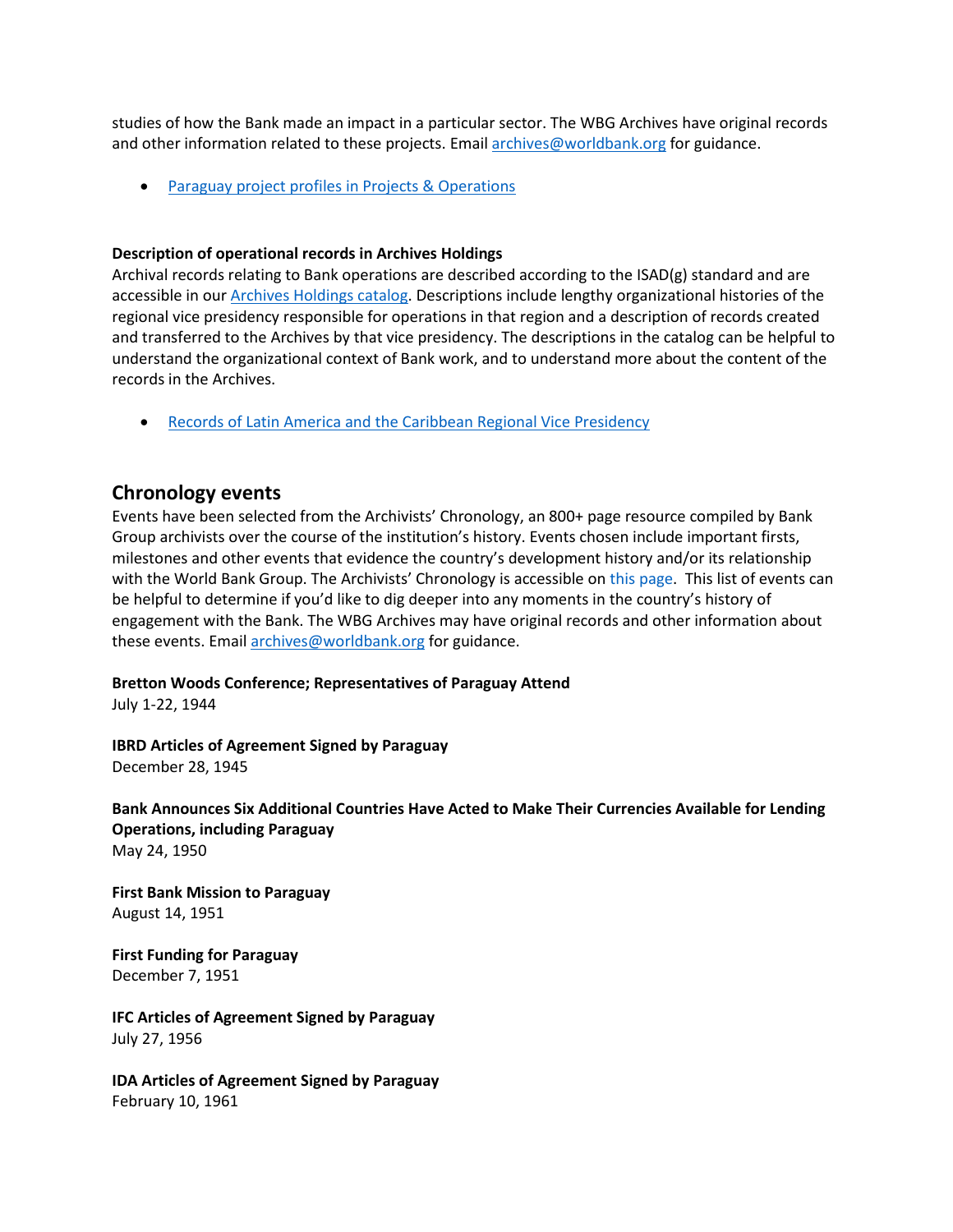## **Road Construction Survey in Southern Paraguay**

December 19, 1963

**Bank Approves First Loan Entirely for Rural Water Supply and Waste Disposal in Paraguay** December 15, 1977

**Paraguay Joins ICSID** February 6, 1983

**MIGA Articles of Agreement Signed by Paraguay** June 30, 1992

**Bank Issues Statement on Yacyretá Hydroelectric Project, a Joint Undertaking of Paraguay and Argentina** 

January 14, 2000

# **World Bank Group Timeline Events**

Events are selected from th[e World Bank Group Timeline.](https://timeline.worldbank.org/#event-bretton-woods-conference-begins) The Timeline is an online platform created by the Archives designed to highlight the important events in the Bank Group's history and to illuminate those events through a variety of archival records, photos, video and audio clips, oral history transcripts, reports, and more.

None.

## **Early Country Economic Reports**

Reports have been selected from the [Documents & Reports website,](https://documents.worldbank.org/) a database of publicly available World Bank Group authored reports and publications dating to the opening of the Bank in 1946. Country economic reports that are selected here are, in many cases, some of the earliest economic studies ever published on Bank member countries. Reports discussing the whole economy of a country, rather than individual sectors, are prioritized in this list.

| <b>Report on the Economy of Paraguay</b>                             | January 6, 1949    |
|----------------------------------------------------------------------|--------------------|
| Paraguay Current Economic Situation and Preliminary Creditworthiness | June 27, 1951      |
| <b>Appraisal</b>                                                     |                    |
| <b>Paraguay - Economic Position and Prospects</b>                    | November 15, 1951  |
| Paraguay - The Economy                                               | March 31, 1959     |
| <b>Paraguay - Current Economic Position and Prospects</b>            | July 31, 1961      |
| <b>Paraguay - Current Economic Position and Prospects</b>            | December 31, 1963  |
| Paraguay – Economic Position and Prospects: Main Report              | December 27, 1965  |
| Paraguay - Economic Memorandum                                       | May 31, 1979       |
| Paraguay - Economic Memorandum                                       | September 30, 1981 |
| Paraguay - Economic Memorandum                                       | February 29, 1984  |
| Paraguay - Country Economic Memorandum                               | January 11, 1988   |
| Paraguay - Country Economic Memorandum                               | October 15, 1991   |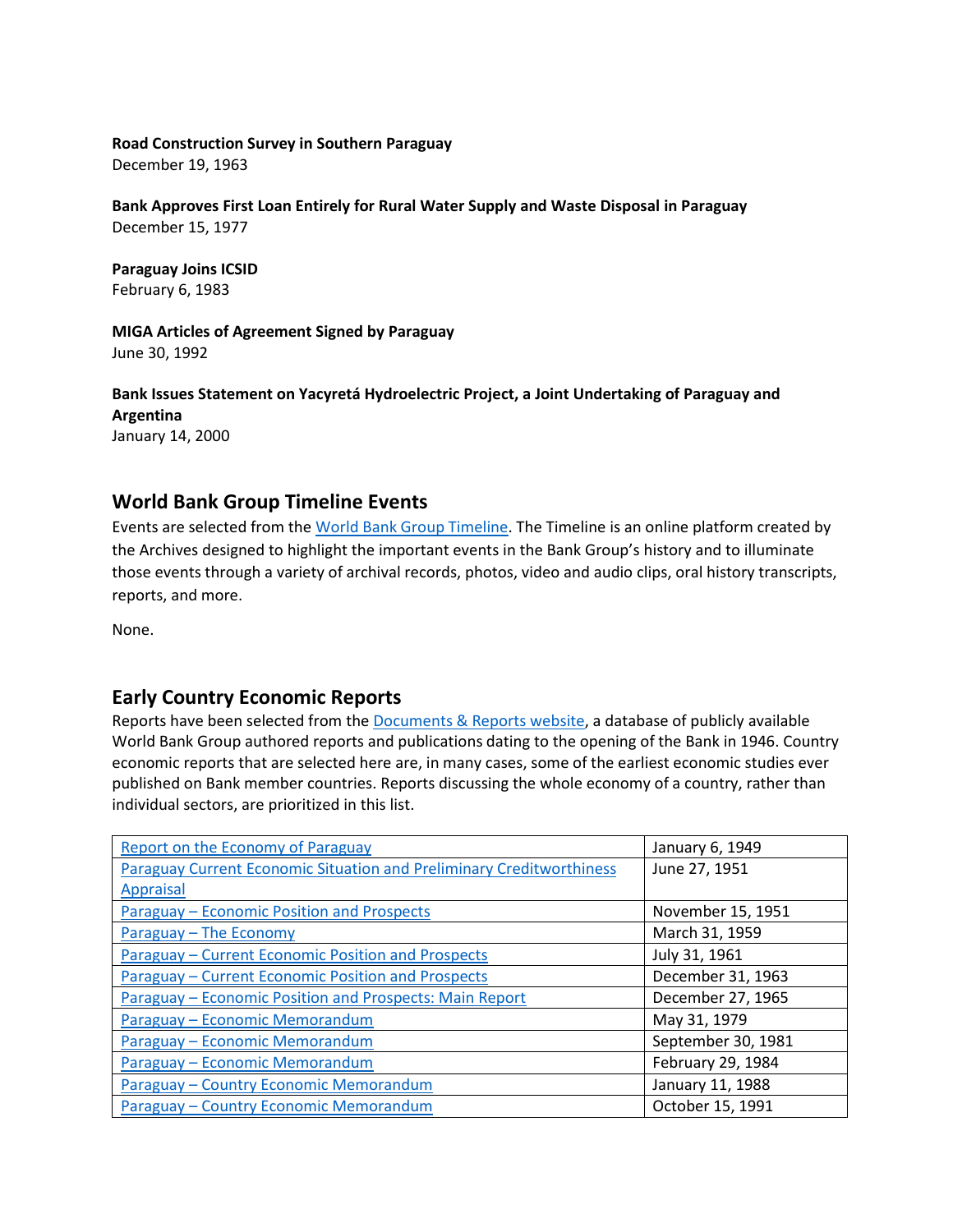| Paraguay – Country Economic Memorandum                            | June 29, 1994 |
|-------------------------------------------------------------------|---------------|
| Paraguay – Country Economic Memorandum: Macroeconomic Policies to | March 5, 1999 |
| <b>Reactivate Growth</b>                                          |               |

# **Country Assistance Strategies**

The list is based on a similar list compiled by the World Bank's Secretary's staff. Introduced in 1990 and replaced by the Country Partnership Framework (CPF) in 2014, the CAS is an overview of each borrowing country's current economic situation and contains a discussion of its development challenges, prospects, and project-planning. CASs were often initially published as part of project documents but later on were published as standalone documents.

| <b>Country Strategies Included within Project Documents</b>            |                   |  |  |
|------------------------------------------------------------------------|-------------------|--|--|
| Paraguay - Eighth Highway Project                                      | November 24, 1993 |  |  |
| <b>Stand-Alone Country Strategies</b>                                  |                   |  |  |
| <b>Paraguay - Country Assistance Strategy</b>                          | March 6, 1997     |  |  |
| Paraguay - Country Assistance Strategy                                 | November 26, 2003 |  |  |
| Paraguay - Country partnership strategy for the period FY09-FY13       | April 7, 2009     |  |  |
| Paraguay - Country Partnership Strategy Progress Report for the period |                   |  |  |
| 2009-2013                                                              | April 9, 2012     |  |  |
| Paraguay - Country partnership strategy for the period FY15-FY18       | November 7, 2014  |  |  |
| Paraguay - Performance and learning review of the country partnership  |                   |  |  |
| strategy for the period FY15-FY18                                      | February 27, 2017 |  |  |
| Paraguay - Country Partnership Framework for the Period FY19-FY23      | December 20, 2018 |  |  |

# **Staff Newsletters**

Resources have been selected from the World Bank Group's [Documents & Reports website.](https://documents.worldbank.org/) The World Bank has produced a staff newsletter since 1947. The publication changed its name twice: from International Bank Notes to Bank Notes in 1971 and then to Bank's World in 1982. The newsletter moved online in 2000 and physical publication ceased. In addition to offering news relating to Bank operations and country development, the newsletters were intended to foster a sense of community among staff by highlighting social events, marriages and births, the arrival of new staff, recreational events, favorite cooking recipes submitted by staff, and features on different aspects of staff's home country and culture.

| International Bank Notes -- Vol. 7, Iss. 11 | November 1, 1953 | "Air-taxi-eye view of Paraguay" |
|---------------------------------------------|------------------|---------------------------------|
| International Bank Notes -- Vol. 19, Iss. 6 | June 1. 1965     | "A flight to the Chaco"         |
| Bank's World -- Vol. 14, Iss. 12            | December 1, 1995 | "A wonderful project"           |

# **Oral histories**

Oral histories are selected from the World Bank Group Archives' [Oral History website.](https://oralhistory.worldbank.org/) The site contains transcripts of oral history interviews with departed staff and, in lesser number, Executive Directors and other individuals affiliated with or impacted by the World Bank Group. Interviews were conducted as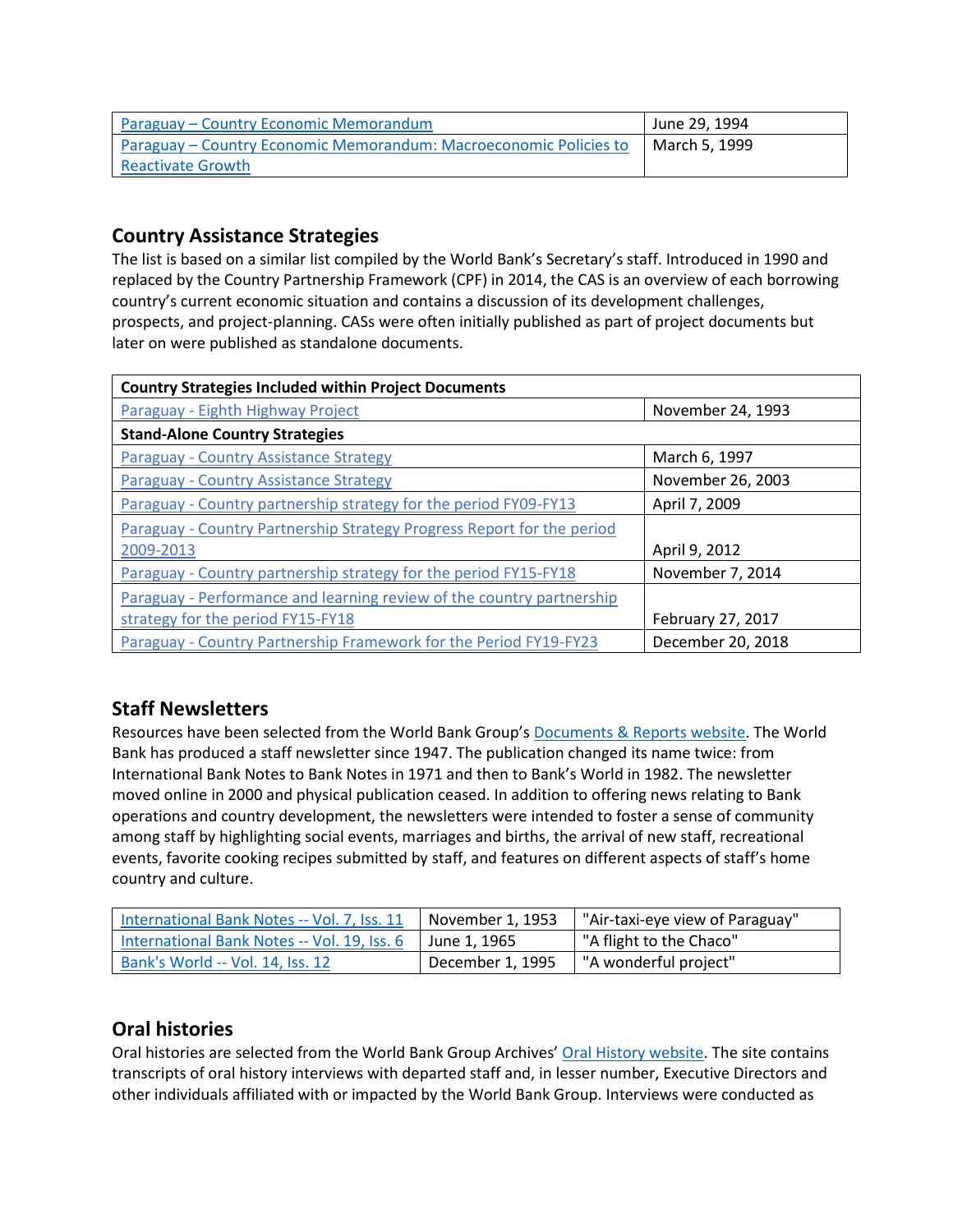part of an ongoing effort by the Archives to collect the personal stories and reflections of Bank Group staff. A portion of the interviews was conducted as research for publications. Each transcript provides a valuable first-person account of Bank activities and decision-making from the very beginning of its operations.

| <b>Edith Brown Weiss</b> | April 14 and 21, 2010 |
|--------------------------|-----------------------|

# **Online exhibits**

Online exhibits are authored by the World Bank Group staff and are accessible on both the Archives' [external site](https://www.worldbank.org/en/about/archives/history/exhibits) and as a [series of older exhibits](https://documents.worldbank.org/en/publication/documents-reports/documentlist?colti=World%20Bank%20Group%20Archives%20exhibit%20series) in the Documents & Reports website. Exhibits focus on notable personalities and accomplishments in the Bank Group's history.

None.

# **Executive Directors**

The list is based on the World Bank Group [Board of Directors website.](https://worldbankgroup.sharepoint.com/sites/wbsites/ExecutiveBoard/Pages/pc/About-the-Boards-05222019-155532/List-of-Executi-05222019-155839.aspx) The country following the name of each ED indicates their nationality.

| MOLLER, Victor (Chile)                | May 7, 1946       | October 8, 1948  |
|---------------------------------------|-------------------|------------------|
| BARREDA-MOLLER, Jose, (Peru)          | November 1, 1948  | October 31, 1950 |
| PEREZ-CHIRIBOGA, Guillermo, (Ecuador) | November 1, 1950  | October 31, 1952 |
| FERNANDEZ, Alfonso, (Chile)           | November 1, 1952  | October 31, 1954 |
| MEJIA-PALACIO, Jorge, (Colombia)      | November 1, 1954  | October 31, 1956 |
| PANE, Victor A., (Paraguay)           | November 1, 1956  | October 31, 1958 |
| BRIGNONE, Carlos S. (Argentina)       | November 19, 1958 | October 31, 1960 |
| HAUS-SOLIS, Juan (Bolivia)            | November 1, 1960  | October 31, 1962 |
| ILLANES, Fernando (Chile)             | November 1, 1962  | October 31, 1964 |
| SAN MIGUEL, Manuel (Argentina)        | November 9, 1964  | October 31, 1966 |
| ESCOBAR, Luis, (Chile)                | November 1, 1966  | October 31, 1968 |
| CARAM, Angel R., (Argentina)          | November 1, 1968  | October 31, 1970 |
| MEY, Luis B. (Argentina)              | November 1, 1970  | October 31, 1972 |
| TERSOGLIO, Jorge L. (Argentina)       | January 11, 1972  | April 5, 1974    |
| GAVALDA, Roberto (Argentina)          | April 6, 1974     | October 31, 1974 |
| BARRIOS TASSANO, Luis, (Uruguay)      | November 1, 1974  | October 31, 1976 |
| GUTIERREZ, Julio C., (Paraguay)       | November 1, 1976  | October 31, 1978 |
| SOLA, Angel Alberto (Argentina)       | November 1, 1978  | October 31, 1980 |
| BLANCO, David, (Bolivia)              | November 1, 1980  | October 31, 1982 |
| ZALDUENDO, Eduardo (Argentina)        | November 1, 1982  | October 31, 1984 |
| CORTI, Carlos (Uruguay)               | November 1, 1984  | June 30, 1985    |
| COATES, Kenneth (Uruguay)             | July 1, 1985      | October 31, 1986 |
| CAMARASA, Felix, A., (Argentina)      | November 1, 1986  | October 31, 1988 |
| MORALES, Raymundo, (Peru)             | November 1, 1988  | October 31, 1990 |
| CAMARASA, Felix, A., (Argentina)      | November 1, 1990  | October 31, 1992 |
| FLANO, Nicolas, (Chile)               | November 1, 1992  | October 31, 1994 |